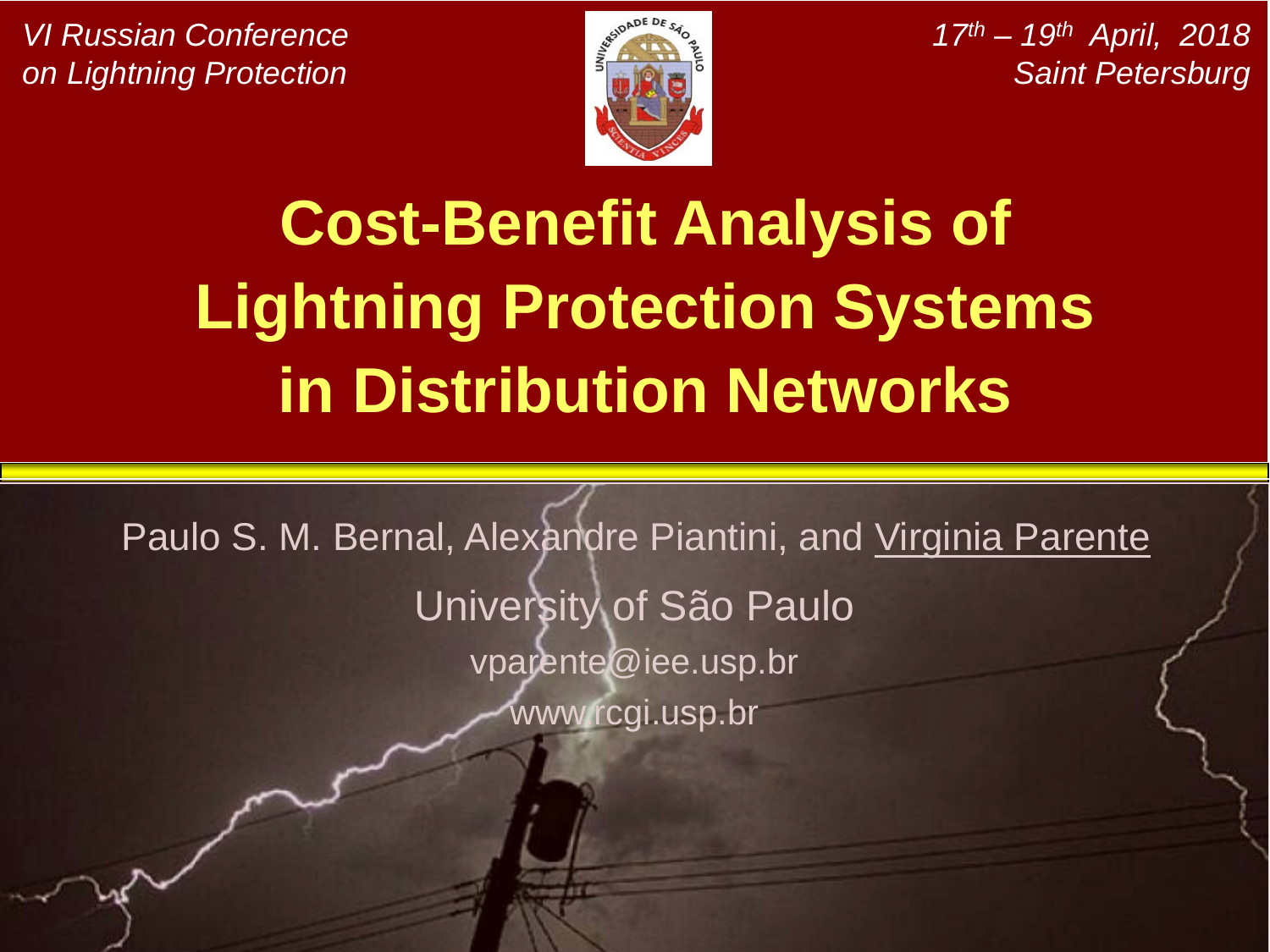



**V** Description of the Model

**✓ Application and Results** 

**↓ Conclusions**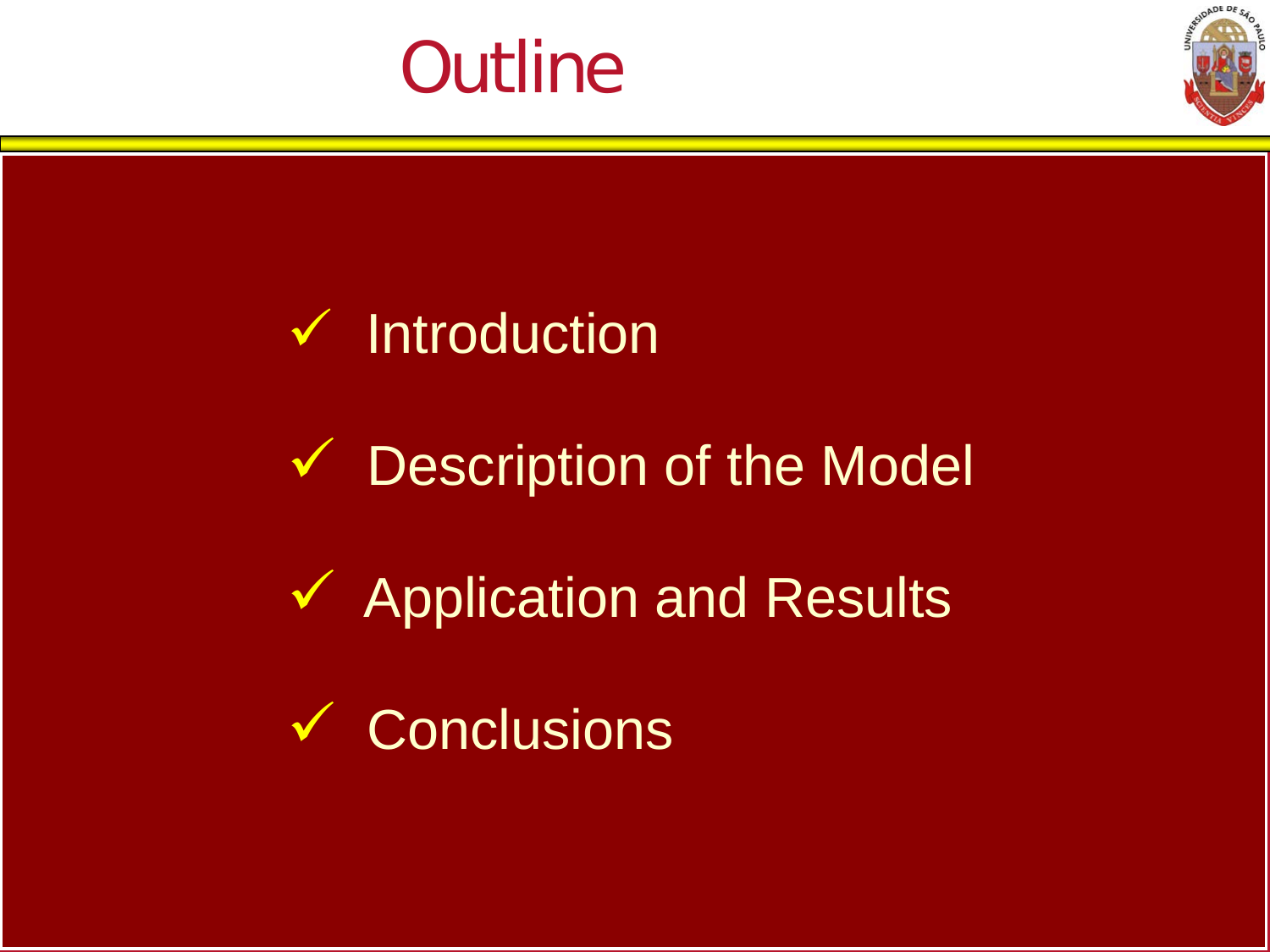## Introduction



 $\checkmark$  Lightning is one of the most important sources of power quality problems in distribution networks

- $\checkmark$  Different power protection systems can be used to improve the performance of a particular network
- $\checkmark$  But the selection of the most appropriate one requires the knowledge of their effectiveness
- $\checkmark$  And this effectiveness depends on the region (soil characteristics) where the system is to be implemented
- $\checkmark$  So, how can one choose the most cost-effective system?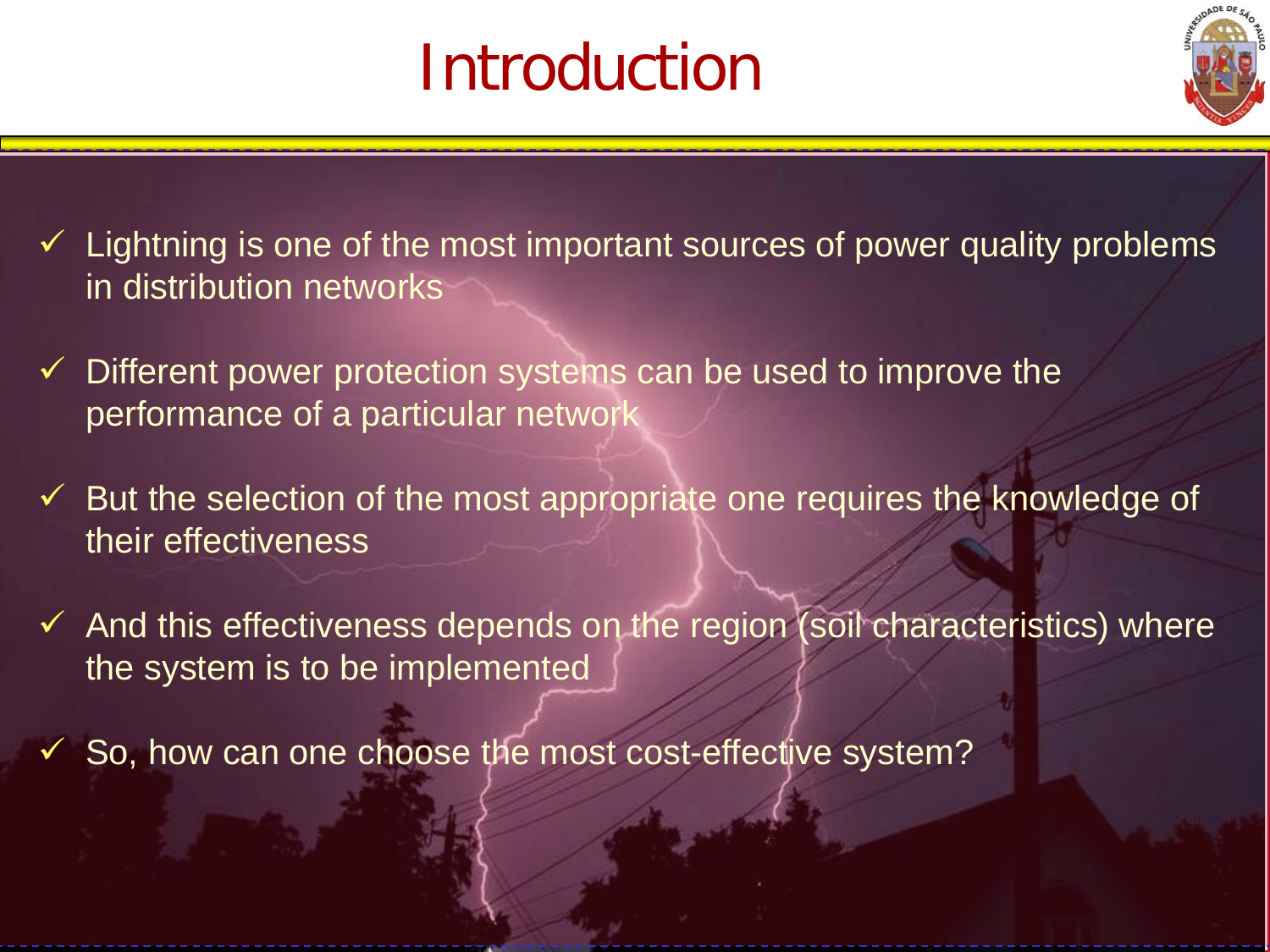## Let's consider that this is the concession area of a power utility





Let's suppose that this is the line configuration New line configuration is proposed, e.g.: # interruptions:  $X \rightarrow X/4$ 

Cost / km of the line:  $Y \rightarrow 2Y$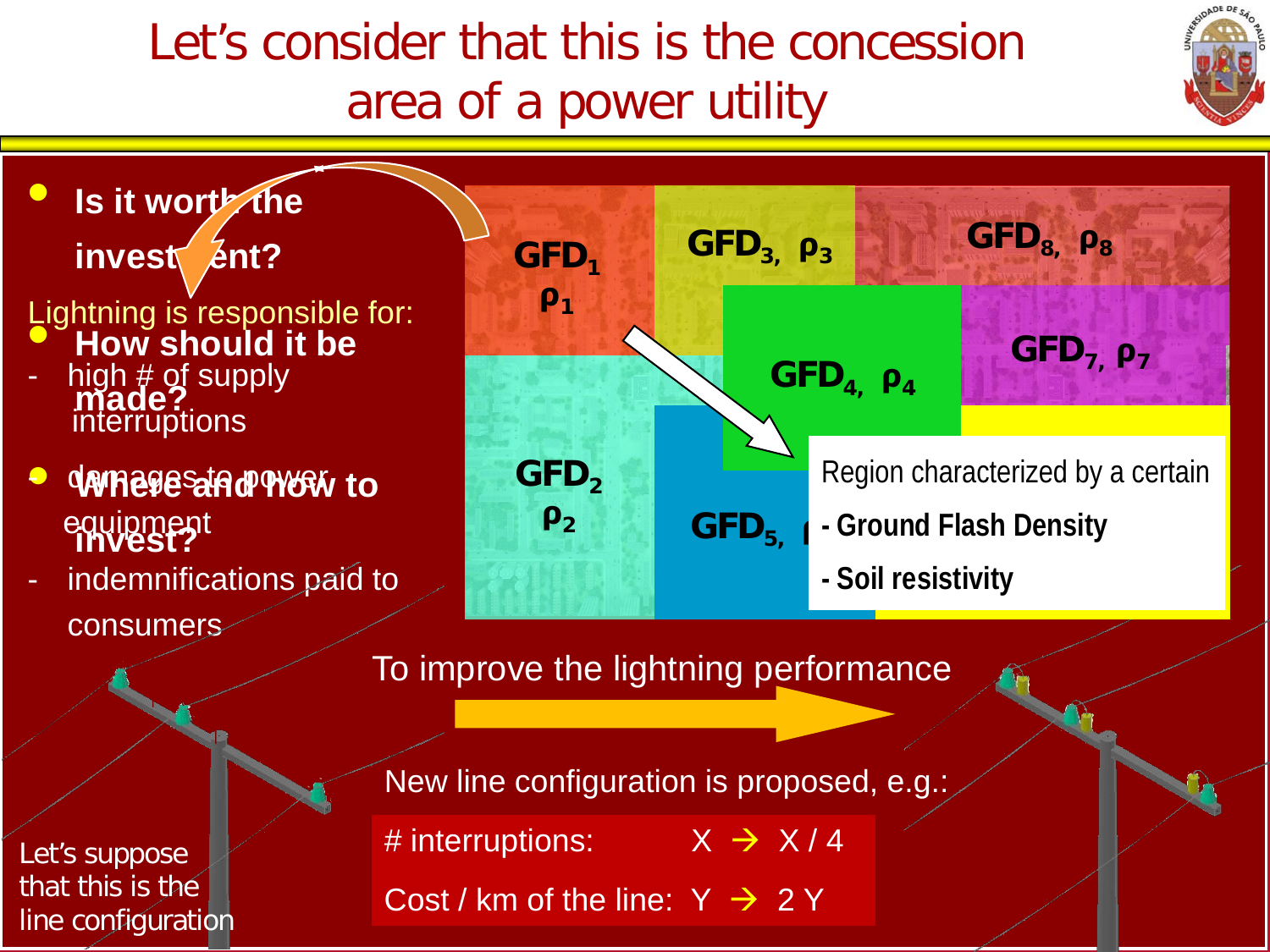

The objective is to present a model to analyze the economic viability of protection systems with different effectivenesses in terms of avoided lightning-caused interruptions

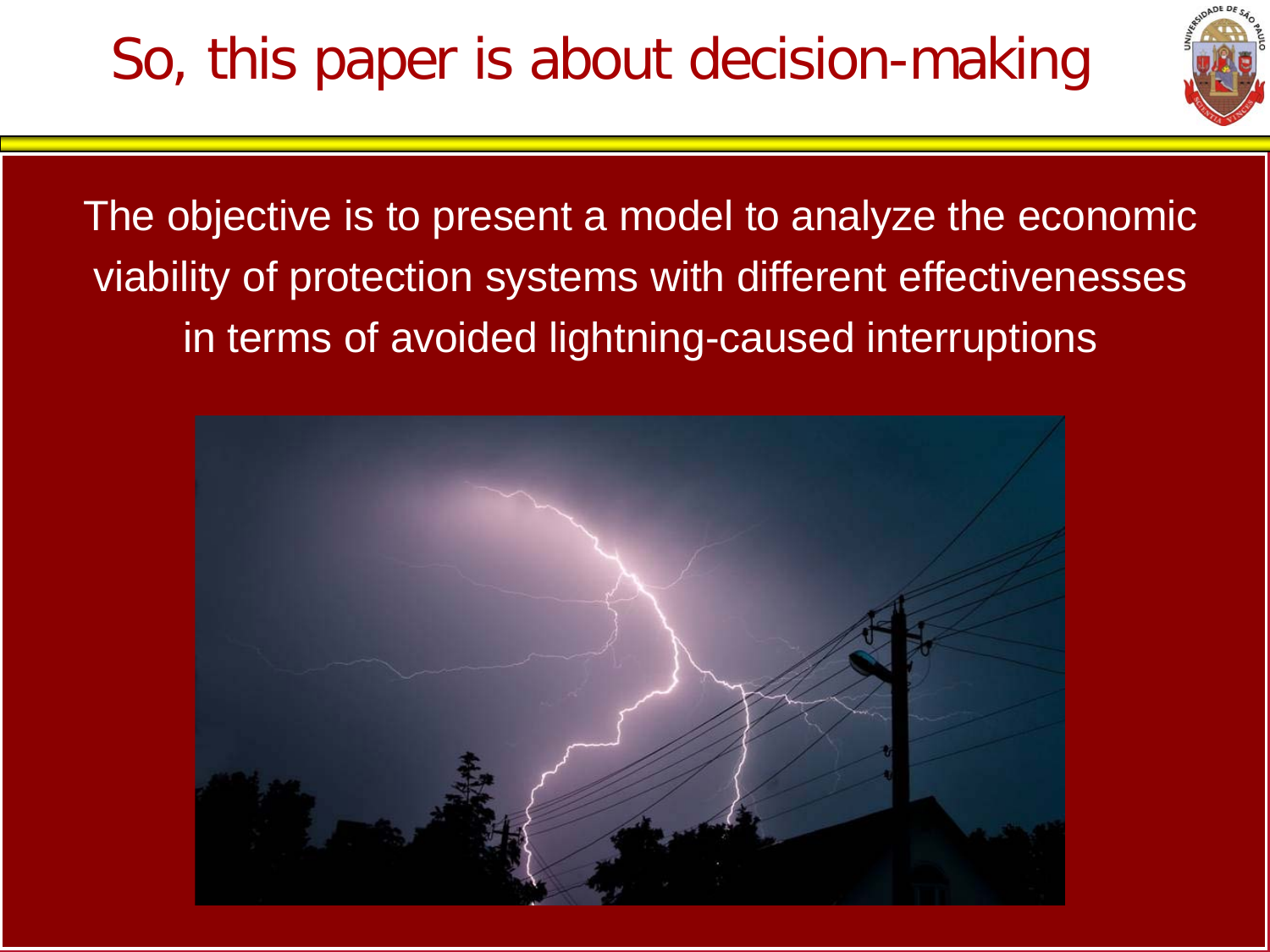To account for the benefits in monetary terms, we need to calculate the losses

The losses of the power utility has four components:

$$
L_{\text{Utility}} = L_{\text{Rev}} + L_{\text{Fines}} + L_{\text{Reinburse}} + L_{\text{Transf}}
$$

 $L_{\text{Rev}}$  = Losses of revenue as function of the energy not supplied<br> $L_{\text{Fines}}$  = Losses due to fines applied by the regulator

 $\epsilon =$  Losses due to fines applied by the regulator

 $L_{\text{Reinburse}} =$  Losses due to reimbursement of claims coming from consumers who had damaged equipment

 $\Gamma$  Losses due to lightning-caused transformers' damages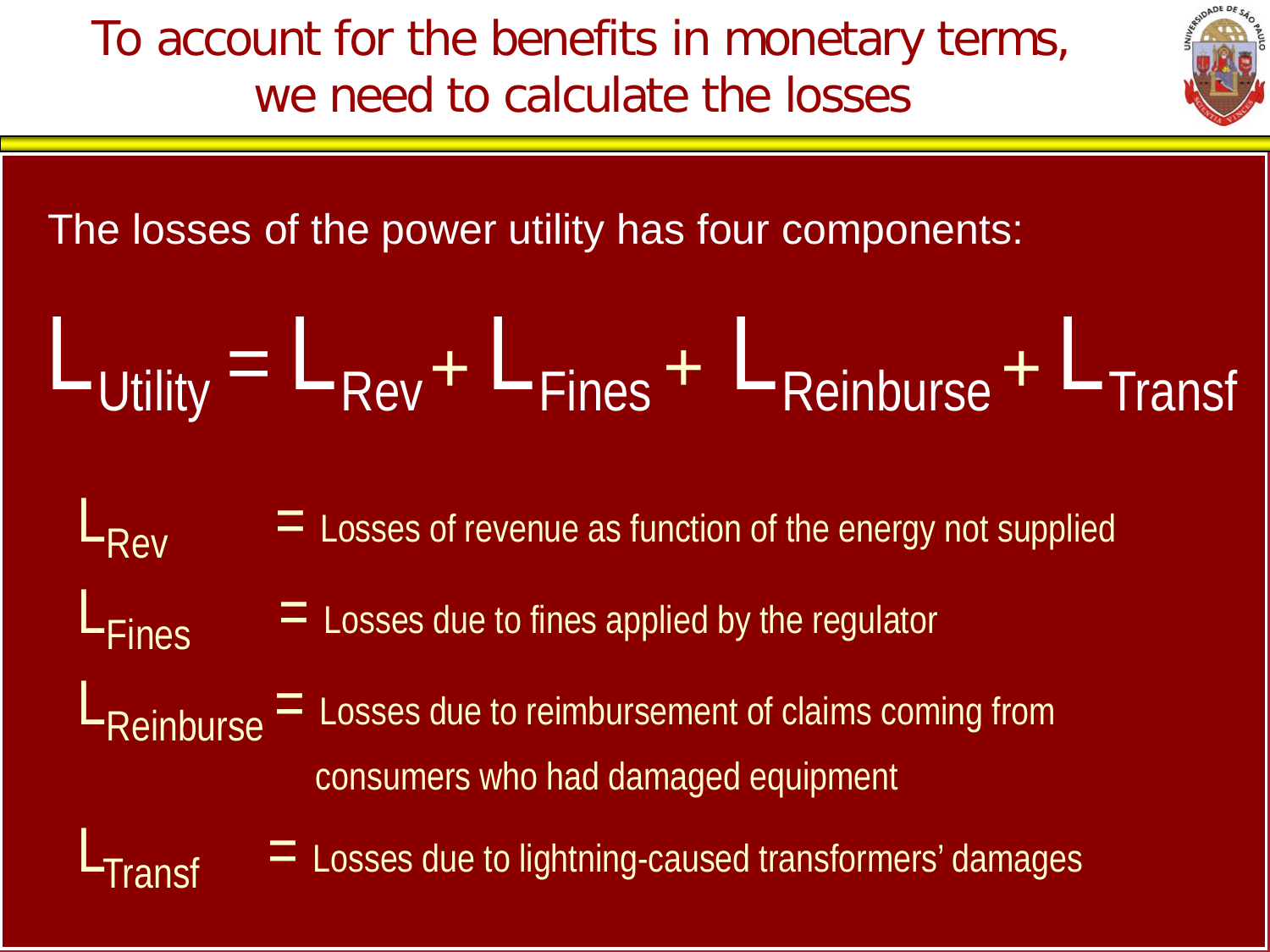The Model assumes that each system requires a certain initial investment  $(II_0)$  & each one has its own projected benefits



- $\checkmark$  Projected benefits correspond to avoided losses (future Cash Flows or  $CF_t$ )
- The Present Value of each CF<sub>t</sub> is a function of the discount rate "r" and "t"
- $\checkmark$  The Net Present Value (NPV) is a function of "r" and "t"

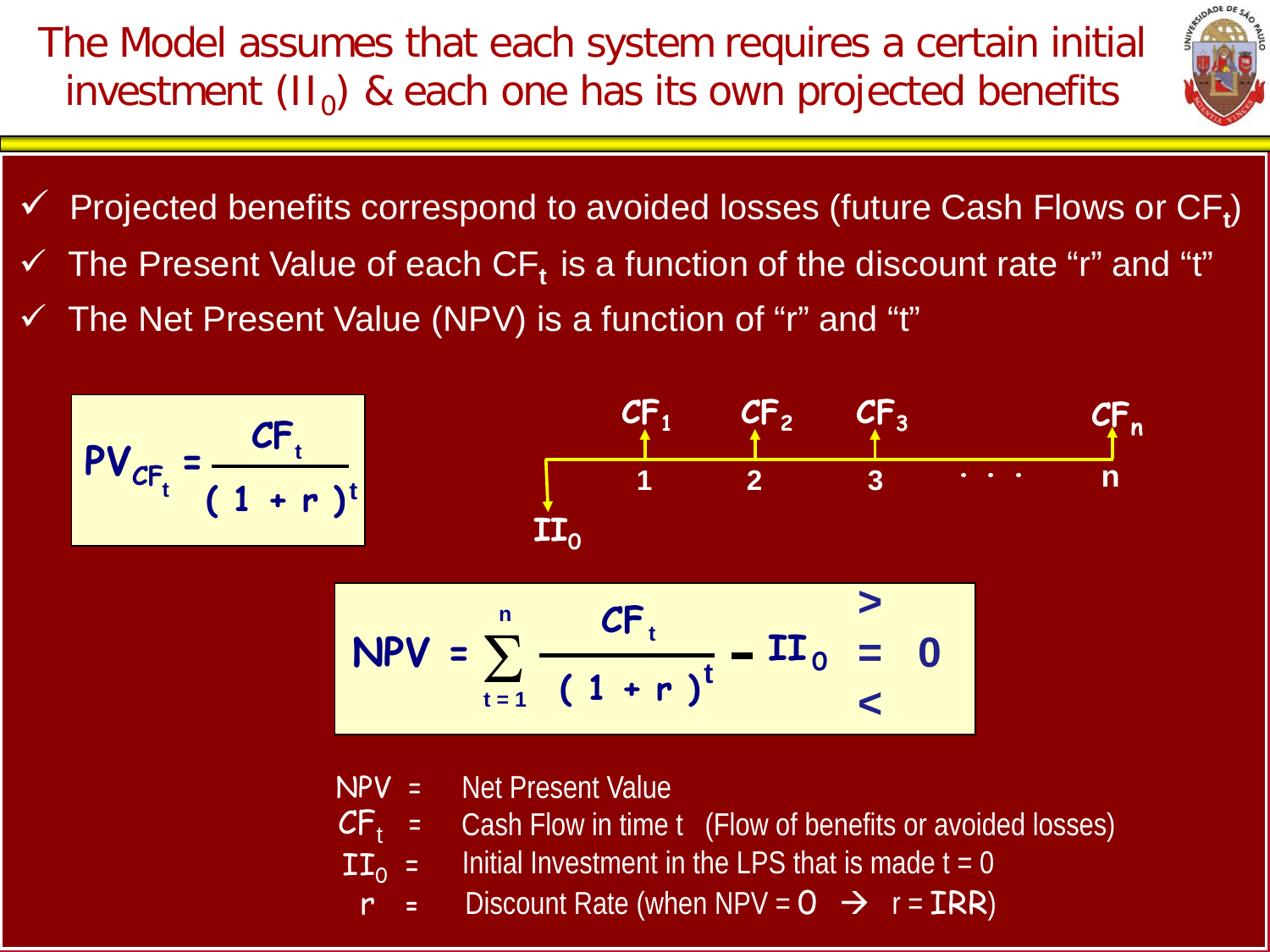### The Model calculates the Discount Rate for each system that makes the NPV  $= 0$ , which is the IRR



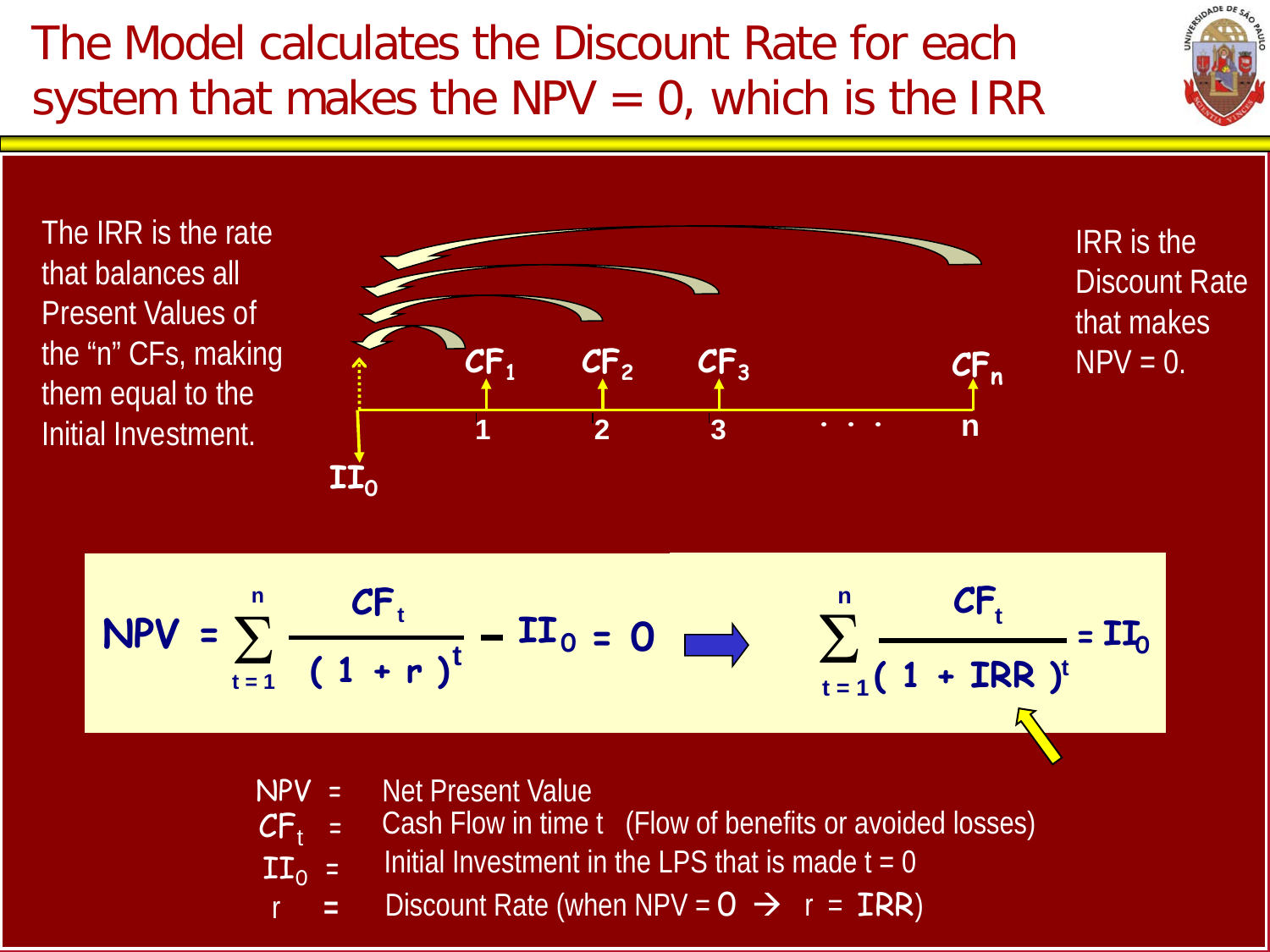

| Lightning<br><b>Protection System</b> | <b>Effectiveness of the</b><br><b>Protection System in</b><br>reducing lightning<br>interruptions | <b>Cost</b><br><b>(BR\$)</b> |
|---------------------------------------|---------------------------------------------------------------------------------------------------|------------------------------|
|                                       | $10\%$                                                                                            | 2,000,000                    |
|                                       | 30%                                                                                               | 4,000,000                    |
| 3                                     | 60 %                                                                                              | 16,000,000                   |
| $\boldsymbol{\varLambda}$             | 85 %                                                                                              | 28,000,000                   |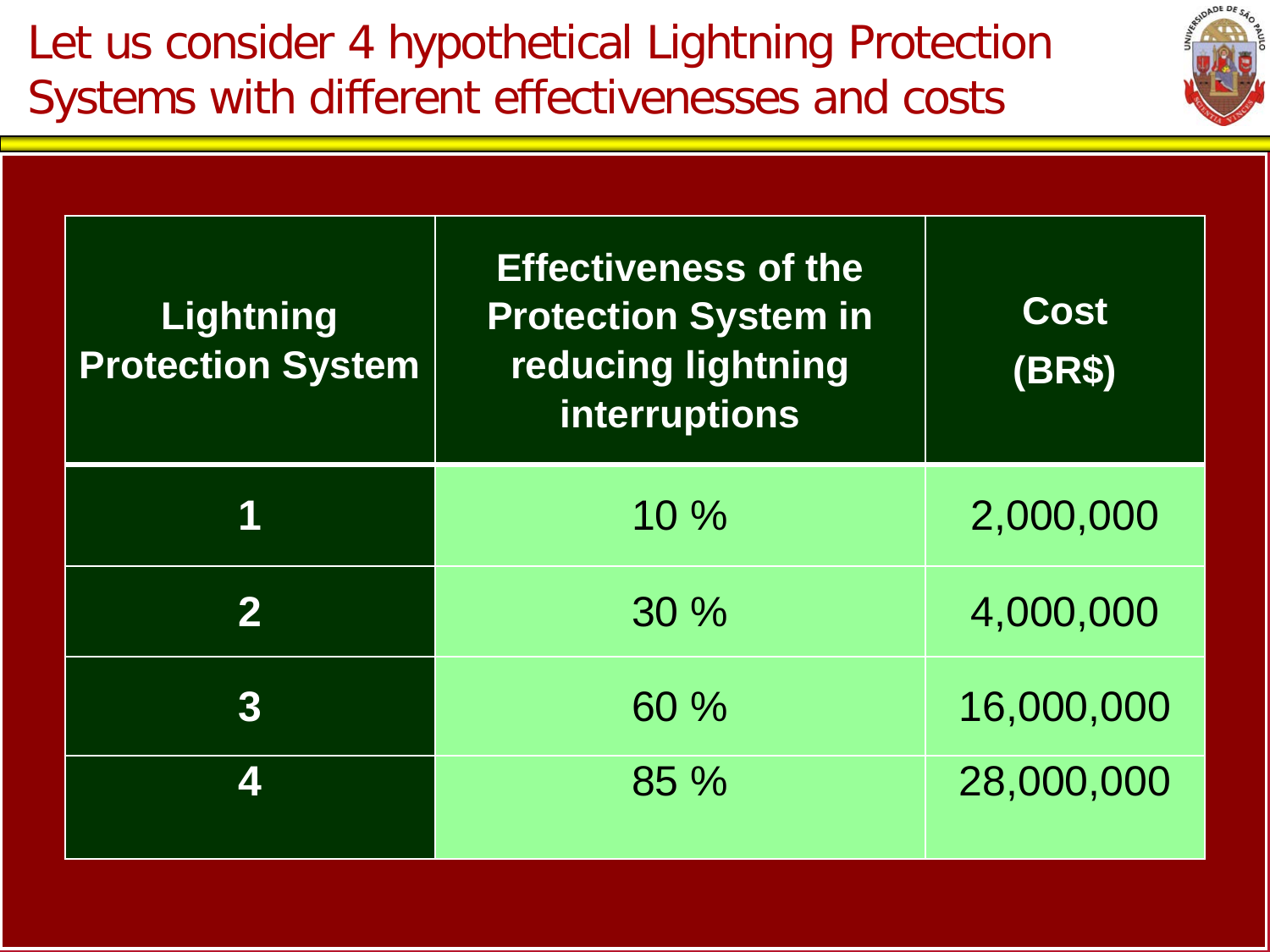Each System has its own IRR and this IRR varies according to the % of consumer affected





 $\rightarrow$  This approach does not include social losses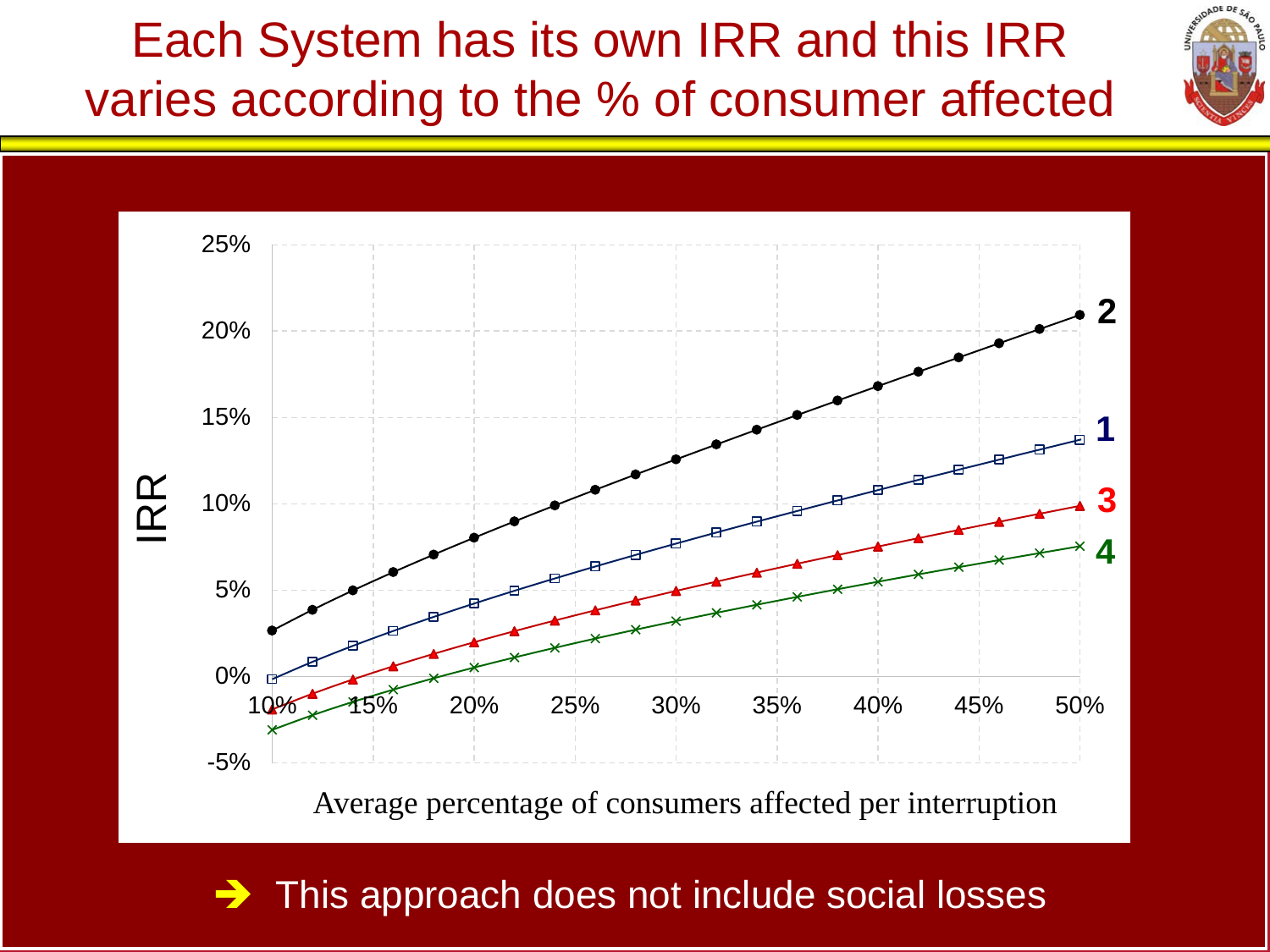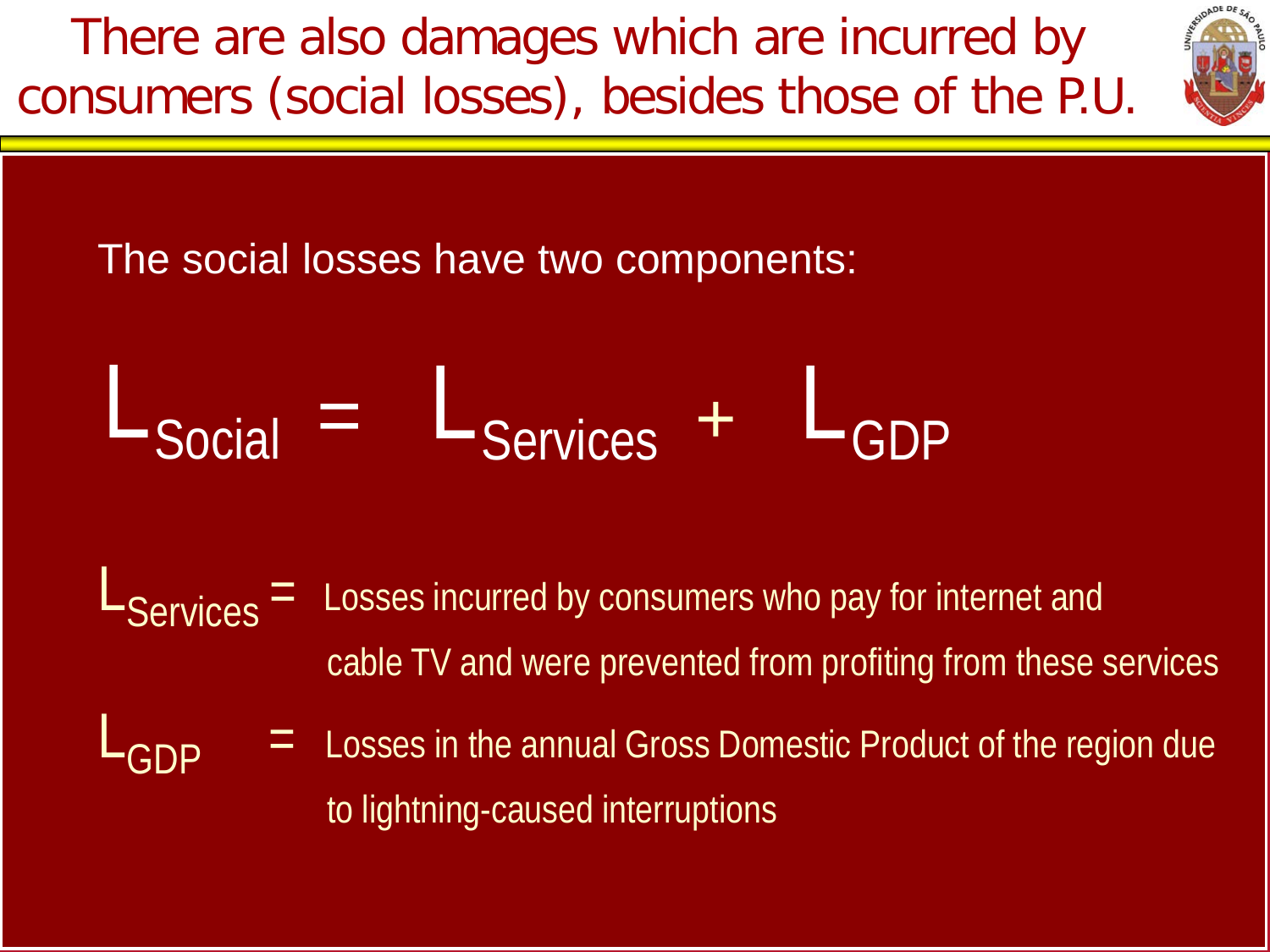When we recalculate the IRR including the avoided social losses as benefits, all curves shift up



#### As a consequence, there is an increase in the IRR of all four systems considered

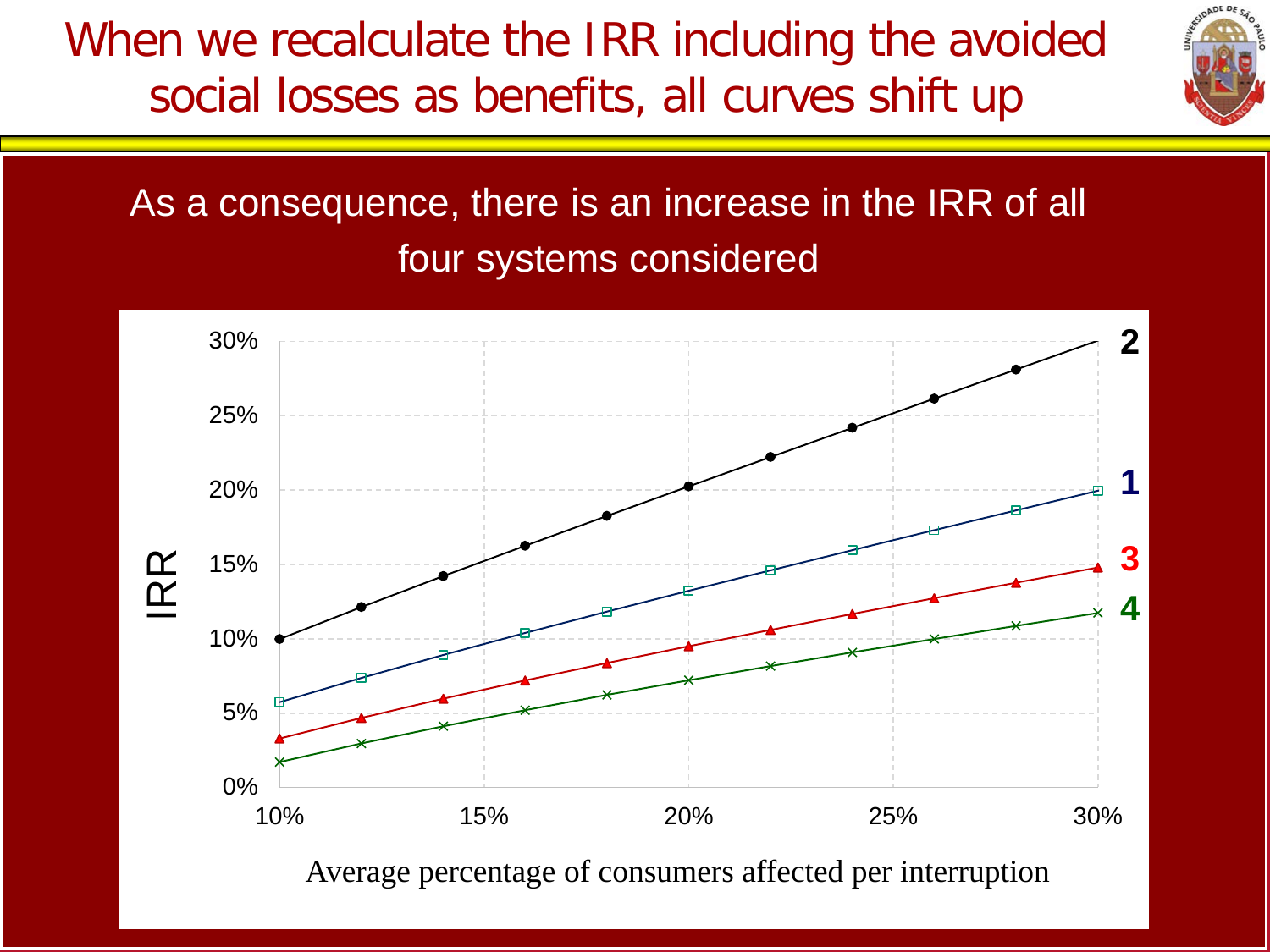## **Conclusions**



- The proposed model enables the analysis of the economic feasibility of lightning protection systems in distribution networks taking into account social aspects that go beyond those commonly considered
- The inclusion of avoided social losses as part of the benefits obtained by the investment ↑ the model's adherence to reality and proved to be important in the process of feasibility analysis
- The application of the model, with the use of accurate data provided by the distribution company, enables important information to be obtained in support of investment decision-making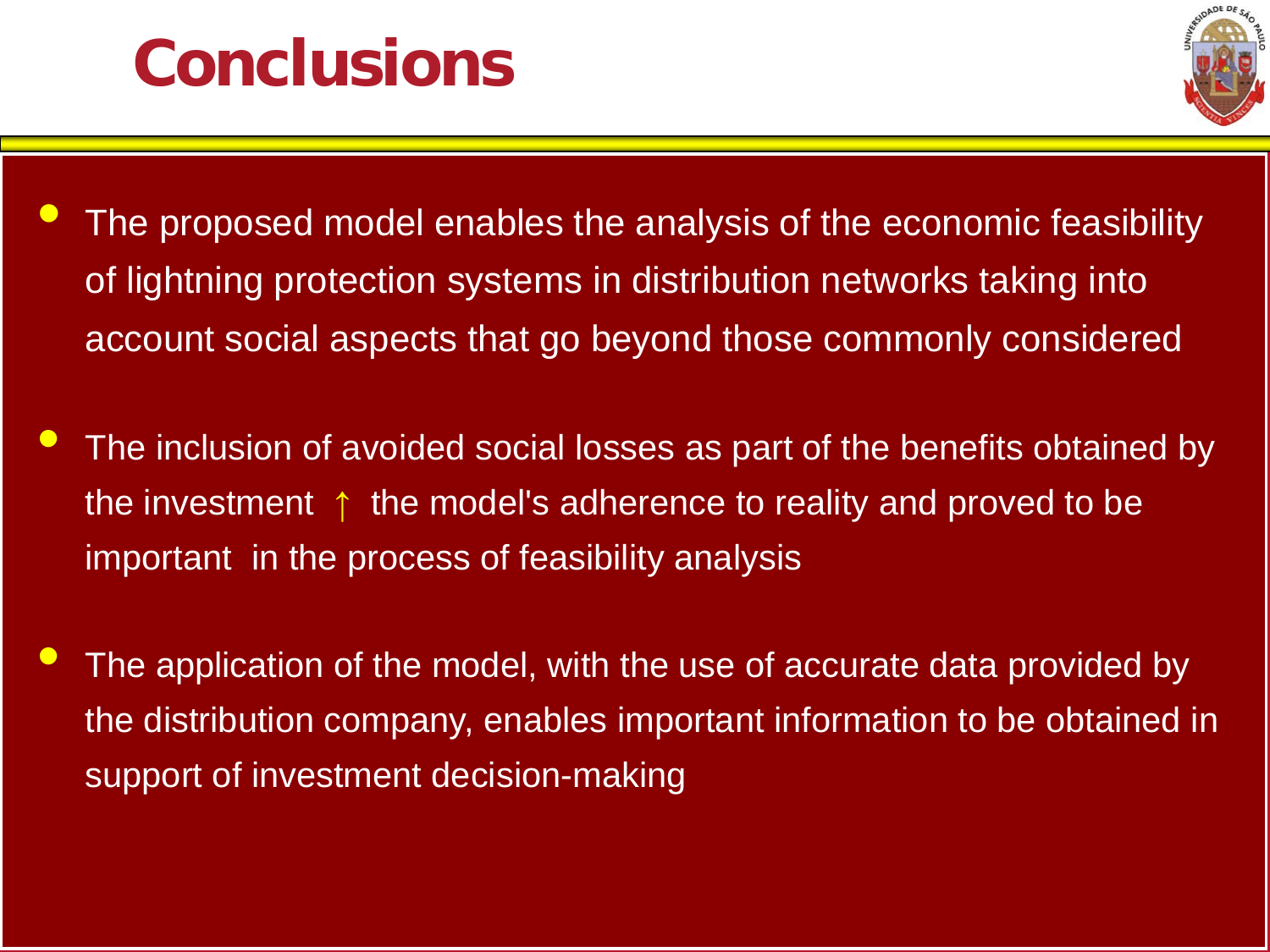# **And finally…**



- The average number of consumers affected by interruption stood up as an importance variable to determine economic viability
- Developing countries such as Brazil, where the cost of capital is very high, should face more difficulties in enabling investments in protection systems, especially in regions with: (i) large network extensions; (ii) low population density; and (iii) low local income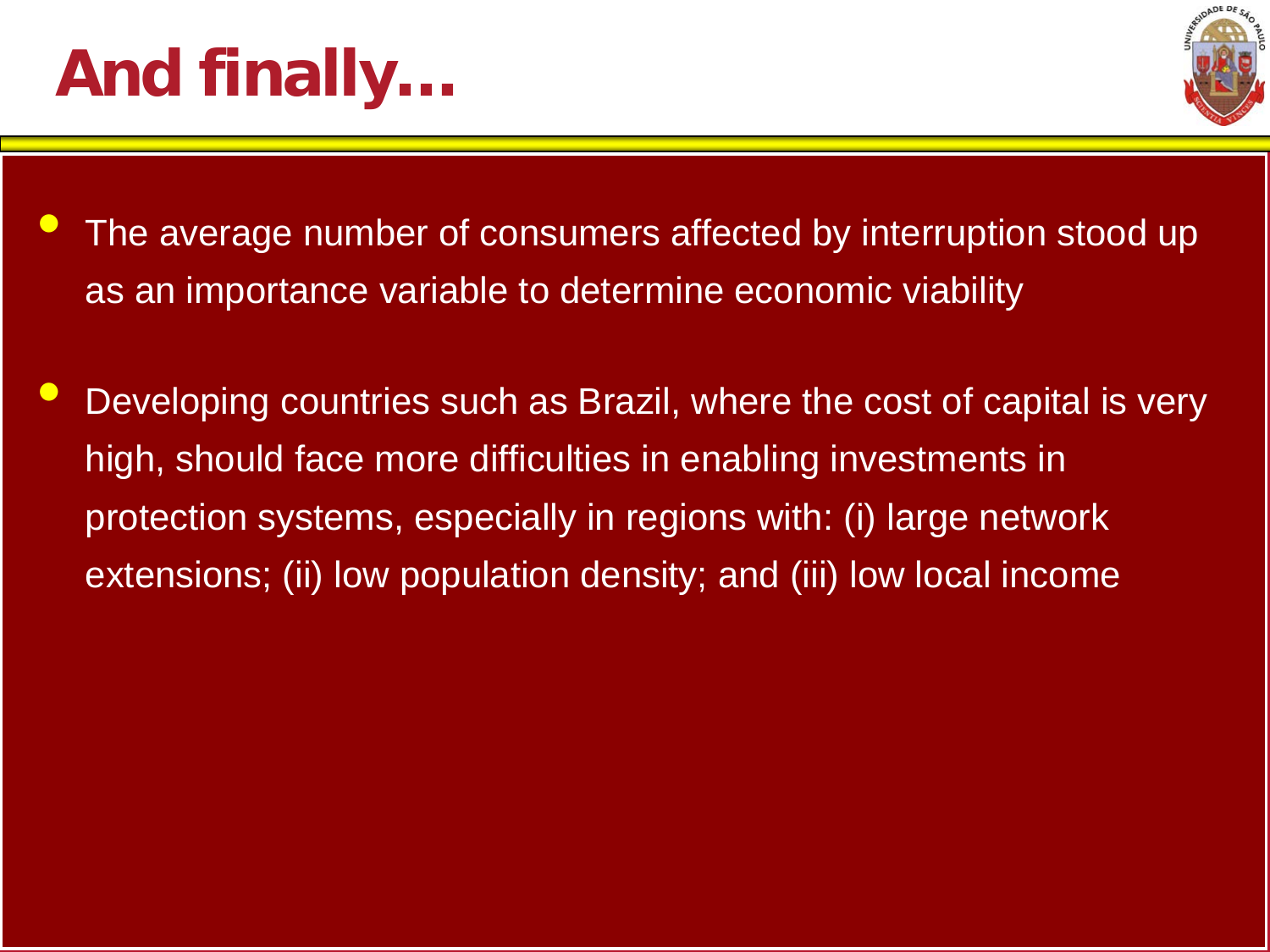*VI Russian Conference on Lightning Protection*



*17th – 19th April, 2018 Saint Petersburg*

# **THANK YOU FOR YOUR ATTENTION***!*

## Virginia Parente

*Institute of Energy and Environment University of São Paulo vparente@iee.usp.br www.rcgi.usp.br*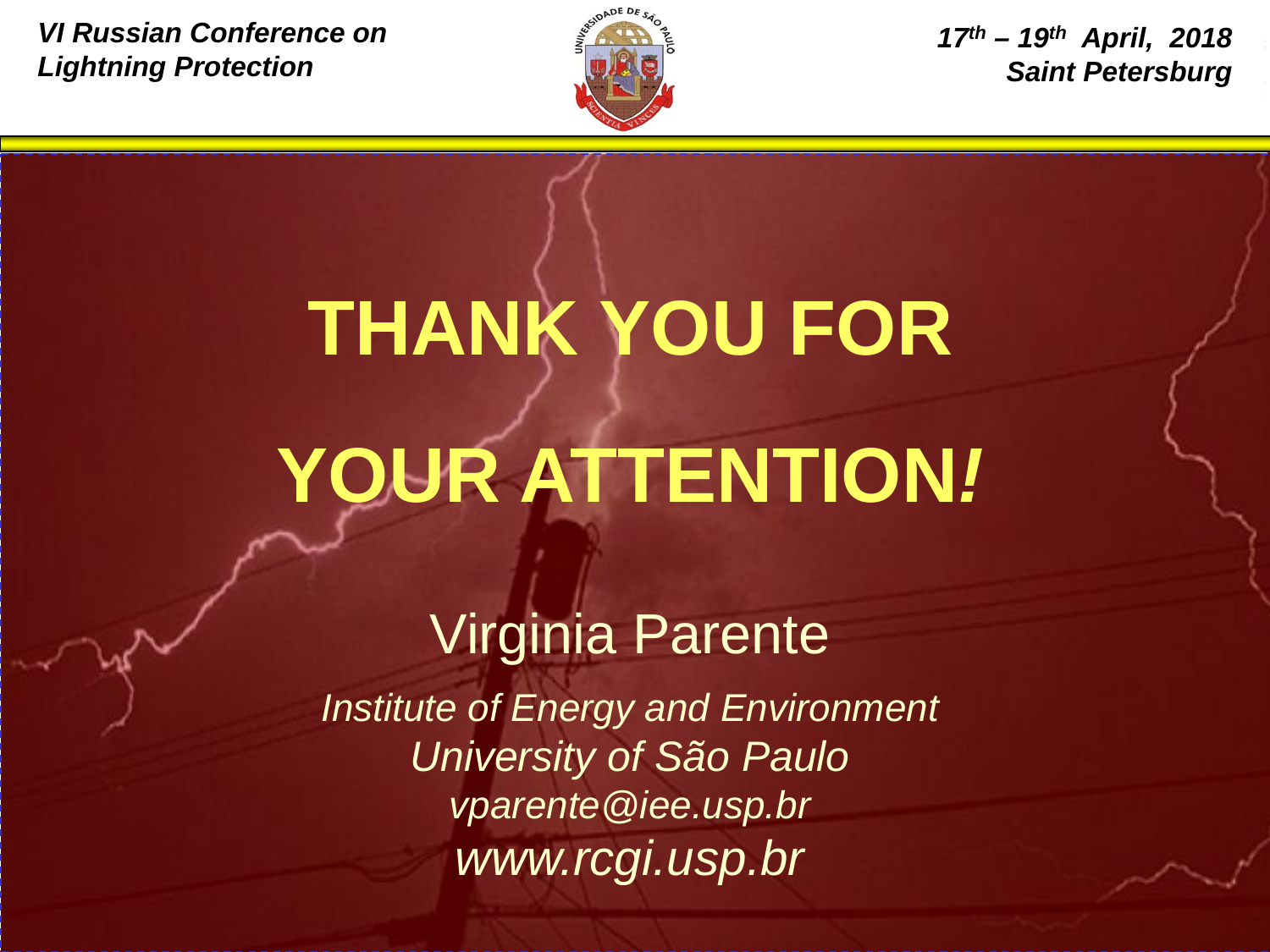We start by defining the effectiveness of a Lightning Protection System...



Effectiveness of a Lightning **Protection System** = # lightning-caused interruptions before the System implementation - # lightning-caused interruptions after the System implementation

# lightning-caused interruptions before the System implementation